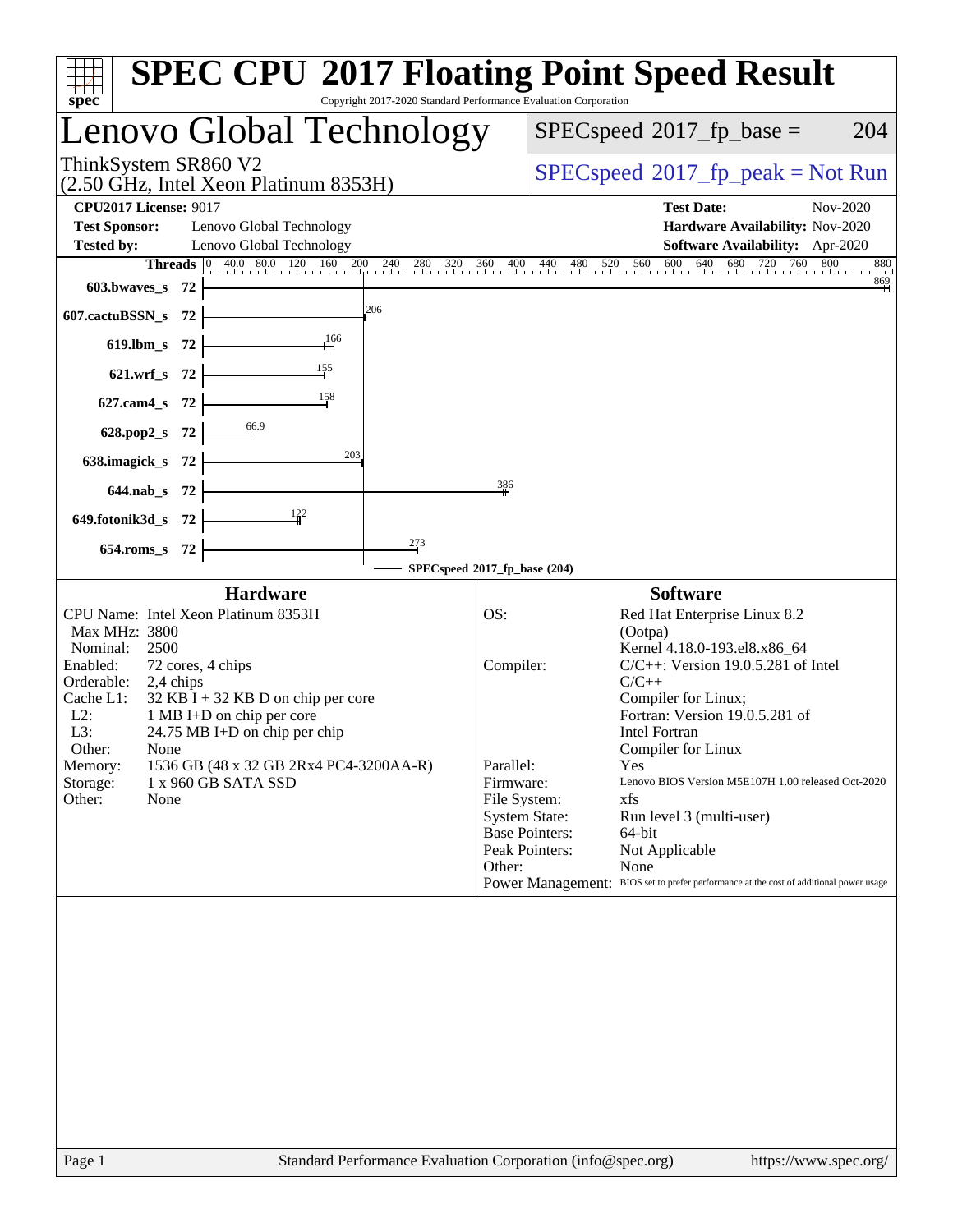

## Lenovo Global Technology

(2.50 GHz, Intel Xeon Platinum 8353H)

 $SPECspeed^{\circledcirc}2017_fp\_base = 204$  $SPECspeed^{\circledcirc}2017_fp\_base = 204$ 

## ThinkSystem SR860 V2<br>  $\begin{array}{c} \text{SPEC speed} \text{?}2017 \text{ fp\_peak} = \text{Not Run} \end{array}$

**[CPU2017 License:](http://www.spec.org/auto/cpu2017/Docs/result-fields.html#CPU2017License)** 9017 **[Test Date:](http://www.spec.org/auto/cpu2017/Docs/result-fields.html#TestDate)** Nov-2020

**[Test Sponsor:](http://www.spec.org/auto/cpu2017/Docs/result-fields.html#TestSponsor)** Lenovo Global Technology **[Hardware Availability:](http://www.spec.org/auto/cpu2017/Docs/result-fields.html#HardwareAvailability)** Nov-2020 **[Tested by:](http://www.spec.org/auto/cpu2017/Docs/result-fields.html#Testedby)** Lenovo Global Technology **[Software Availability:](http://www.spec.org/auto/cpu2017/Docs/result-fields.html#SoftwareAvailability)** Apr-2020

#### **[Results Table](http://www.spec.org/auto/cpu2017/Docs/result-fields.html#ResultsTable)**

|                             | <b>Base</b>    |                |                |                |       | <b>Peak</b>    |            |                |                |              |                |              |                |              |
|-----------------------------|----------------|----------------|----------------|----------------|-------|----------------|------------|----------------|----------------|--------------|----------------|--------------|----------------|--------------|
| <b>Benchmark</b>            | <b>Threads</b> | <b>Seconds</b> | Ratio          | <b>Seconds</b> | Ratio | <b>Seconds</b> | Ratio      | <b>Threads</b> | <b>Seconds</b> | <b>Ratio</b> | <b>Seconds</b> | <b>Ratio</b> | <b>Seconds</b> | <b>Ratio</b> |
| $603.bwaves$ s              | 72             | 67.4           | 875            | 67.9           | 869   | 68.1           | 866        |                |                |              |                |              |                |              |
| 607.cactuBSSN s             | 72             | 81.0           | 206            | 80.9           | 206   | 80.9           | 206        |                |                |              |                |              |                |              |
| $619.$ lbm_s                | 72             | 31.5           | 166            | 34.0           | 154   | 31.5           | 166        |                |                |              |                |              |                |              |
| $621.wrf$ s                 | 72             | 85.3           | 155            | 85.3           | 155   | 85.8           | 154        |                |                |              |                |              |                |              |
| $627$ .cam4 s               | 72             | 56.2           | 158            | 56.1           | 158   | 56.1           | 158        |                |                |              |                |              |                |              |
| $628.pop2_s$                | 72             | 178            | 66.9           | 178            | 66.8  | 177            | 67.1       |                |                |              |                |              |                |              |
| 638.imagick_s               | 72             | 71.0           | 203            | 71.3           | 202   | 71.2           | <b>203</b> |                |                |              |                |              |                |              |
| $644$ .nab s                | 72             | 45.7           | 382            | 45.3           | 386   | 44.8           | 390        |                |                |              |                |              |                |              |
| 649.fotonik3d s             | 72             | 75.4           | 121            | 74.6           | 122   | 73.9           | 123        |                |                |              |                |              |                |              |
| $654$ .roms s               | 72             | 57.6           | 273            | 57.6           | 273   | 57.8           | 272        |                |                |              |                |              |                |              |
| $SPECspeed*2017_fp\_base =$ |                |                | 204            |                |       |                |            |                |                |              |                |              |                |              |
| $SPECspeed*2017_fp\_peak =$ |                |                | <b>Not Run</b> |                |       |                |            |                |                |              |                |              |                |              |

Results appear in the [order in which they were run.](http://www.spec.org/auto/cpu2017/Docs/result-fields.html#RunOrder) Bold underlined text [indicates a median measurement](http://www.spec.org/auto/cpu2017/Docs/result-fields.html#Median).

#### **[Operating System Notes](http://www.spec.org/auto/cpu2017/Docs/result-fields.html#OperatingSystemNotes)**

Stack size set to unlimited using "ulimit -s unlimited"

#### **[Environment Variables Notes](http://www.spec.org/auto/cpu2017/Docs/result-fields.html#EnvironmentVariablesNotes)**

Environment variables set by runcpu before the start of the run: KMP\_AFFINITY = "granularity=fine,compact" LD\_LIBRARY\_PATH = "/home/cpu2017-1.1.0-ic19.0u5-2/lib/intel64" OMP\_STACKSIZE = "192M"

#### **[General Notes](http://www.spec.org/auto/cpu2017/Docs/result-fields.html#GeneralNotes)**

 Binaries compiled on a system with 1x Intel Core i9-9900K CPU + 64GB RAM memory using Redhat Enterprise Linux 8.0 Transparent Huge Pages disabled by default echo never > /sys/kernel/mm/transparent\_hugepage/enabled echo never > /sys/kernel/mm/transparent\_hugepage/defrag Prior to runcpu invocation Filesystem page cache synced and cleared with: sync; echo 3> /proc/sys/vm/drop\_caches NA: The test sponsor attests, as of date of publication, that CVE-2017-5754 (Meltdown) is mitigated in the system as tested and documented. Yes: The test sponsor attests, as of date of publication, that CVE-2017-5753 (Spectre variant 1) is mitigated in the system as tested and documented. Yes: The test sponsor attests, as of date of publication, that CVE-2017-5715 (Spectre variant 2) is mitigated in the system as tested and documented.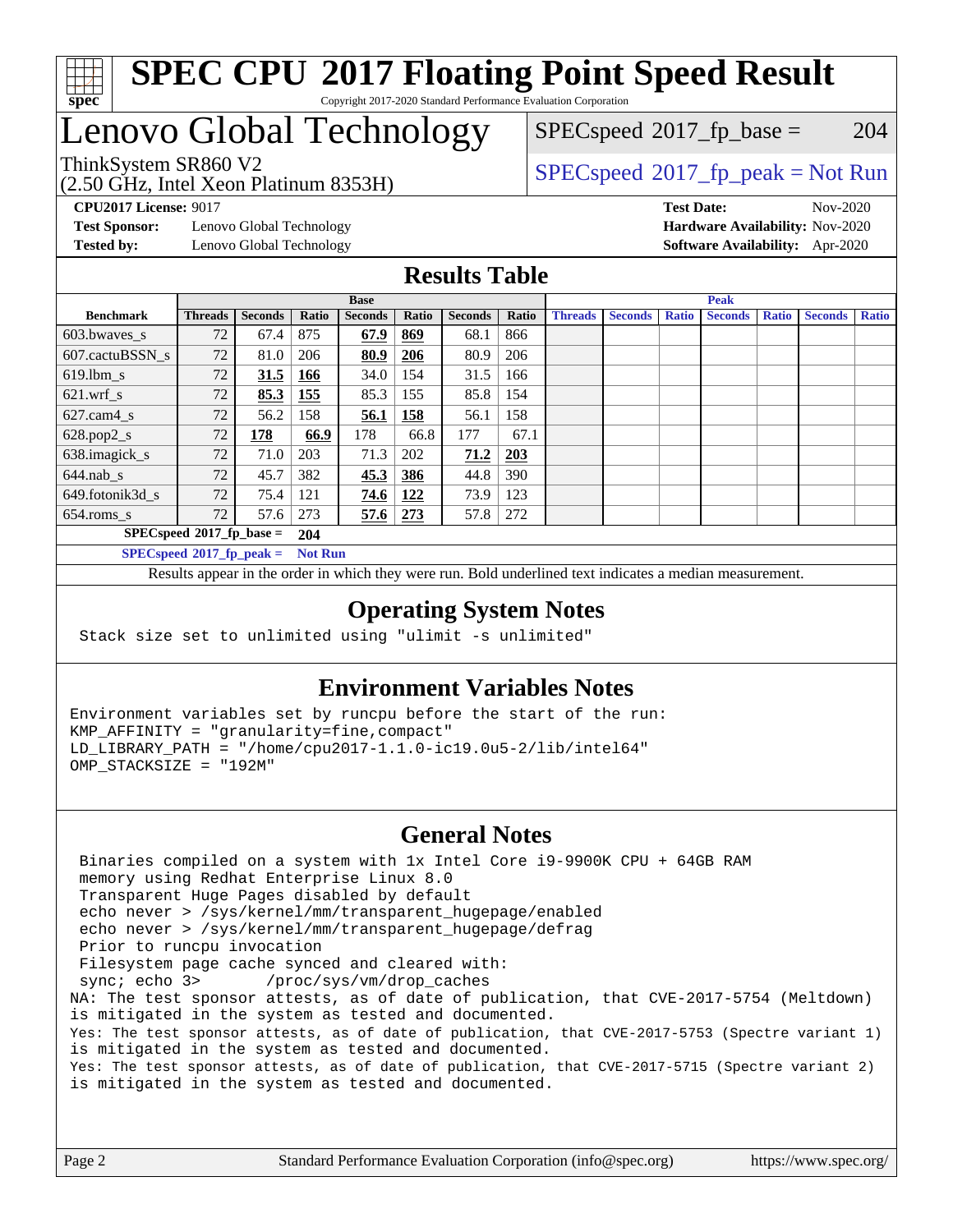| Lenovo Global Technology<br>ThinkSystem SR860 V2<br>$(2.50 \text{ GHz}, \text{Intel Xeon Platinum } 8353\text{H})$<br><b>CPU2017 License: 9017</b><br><b>Test Sponsor:</b><br>Lenovo Global Technology<br><b>Tested by:</b><br>Lenovo Global Technology                                                                                                                                                                                                                                                                                                                                                              | $SPEC speed^{\circ}2017$ _fp_base =<br>204<br>$SPEC speed^{\circ}2017\_fp\_peak = Not Run$<br><b>Test Date:</b><br>Nov-2020 |
|----------------------------------------------------------------------------------------------------------------------------------------------------------------------------------------------------------------------------------------------------------------------------------------------------------------------------------------------------------------------------------------------------------------------------------------------------------------------------------------------------------------------------------------------------------------------------------------------------------------------|-----------------------------------------------------------------------------------------------------------------------------|
|                                                                                                                                                                                                                                                                                                                                                                                                                                                                                                                                                                                                                      |                                                                                                                             |
|                                                                                                                                                                                                                                                                                                                                                                                                                                                                                                                                                                                                                      |                                                                                                                             |
|                                                                                                                                                                                                                                                                                                                                                                                                                                                                                                                                                                                                                      | Hardware Availability: Nov-2020<br>Software Availability: Apr-2020                                                          |
| <b>Platform Notes</b>                                                                                                                                                                                                                                                                                                                                                                                                                                                                                                                                                                                                |                                                                                                                             |
| BIOS configuration:<br>Choose Operating Mode set to Maximum Performance and then set it to Custom Mode<br>MONITOR/MWAIT set to Enabled<br>Hyper-Threading set to Disabled<br>Adjacent Cache Prefetch set to Disabled<br>Sysinfo program /home/cpu2017-1.1.0-ic19.0u5-2/bin/sysinfo<br>Rev: r6365 of 2019-08-21 295195f888a3d7edble6e46a485a0011                                                                                                                                                                                                                                                                      |                                                                                                                             |
| running on localhost.localdomain Mon Nov 23 11:11:31 2020<br>SUT (System Under Test) info as seen by some common utilities.<br>For more information on this section, see<br>https://www.spec.org/cpu2017/Docs/config.html#sysinfo                                                                                                                                                                                                                                                                                                                                                                                    |                                                                                                                             |
| From /proc/cpuinfo<br>model name : Intel(R) Xeon(R) Platinum 8353H CPU @ 2.50GHz<br>"physical id"s (chips)<br>4<br>72 "processors"<br>cores, siblings (Caution: counting these is hw and system dependent. The following<br>excerpts from /proc/cpuinfo might not be reliable. Use with caution.)<br>cpu cores : 18<br>siblings : 18<br>physical 0: cores 0 1 2 3 4 8 9 10 11 16 17 18 19 20 24 25 26 27<br>physical 1: cores 0 1 2 3 4 8 9 10 11 16 17 18 19 20 24 25 26 27<br>physical 2: cores 0 1 2 3 4 8 9 10 11 16 17 18 19 20 24 25 26 27<br>physical 3: cores 0 1 2 3 4 8 9 10 11 16 17 18 19 20 24 25 26 27 |                                                                                                                             |
| From 1scpu:<br>Architecture:<br>x86_64<br>$32$ -bit, $64$ -bit<br>$CPU$ op-mode( $s$ ):<br>Byte Order:<br>Little Endian<br>CPU(s):<br>72<br>On-line CPU(s) list: $0-71$<br>Thread( $s$ ) per core:<br>$\mathbf{1}$<br>$Core(s)$ per socket:<br>18<br>Socket(s):<br>4<br>NUMA $node(s):$<br>4<br>Vendor ID:<br>GenuineIntel<br>CPU family:<br>6<br>85<br>Model:<br>Model name:<br>Stepping:<br>11<br>CPU MHz:<br>3138.910                                                                                                                                                                                             | $Intel(R) Xeon(R) Platinum 8353H CPU @ 2.50GHz$                                                                             |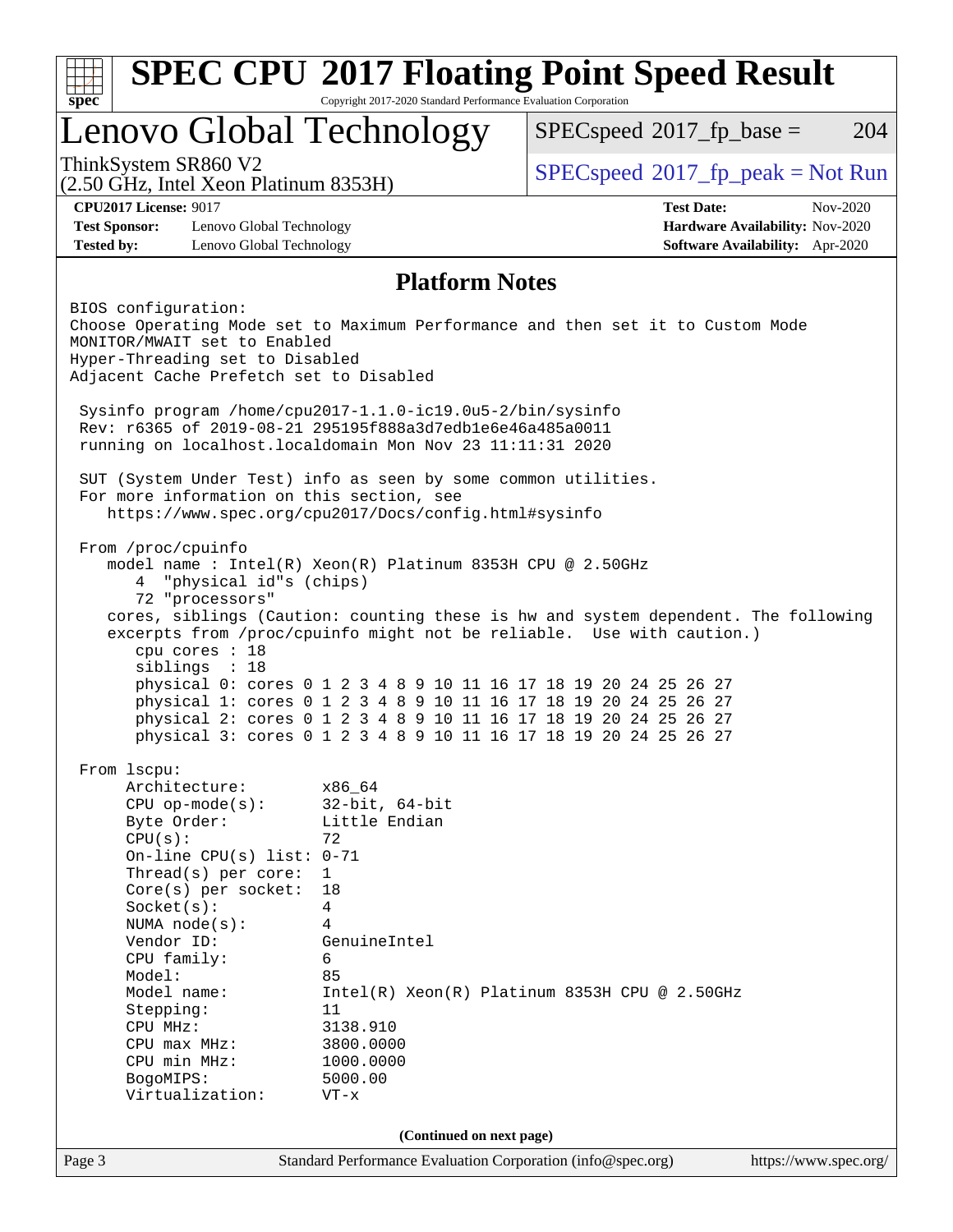

## Lenovo Global Technology

 $SPEC speed^{\circ}2017\_fp\_base = 204$ 

(2.50 GHz, Intel Xeon Platinum 8353H)

ThinkSystem SR860 V2<br>  $\begin{array}{c} \text{SPEC speed} \text{?}2017 \text{ fp\_peak} = \text{Not Run} \end{array}$ 

**[CPU2017 License:](http://www.spec.org/auto/cpu2017/Docs/result-fields.html#CPU2017License)** 9017 **[Test Date:](http://www.spec.org/auto/cpu2017/Docs/result-fields.html#TestDate)** Nov-2020

**[Test Sponsor:](http://www.spec.org/auto/cpu2017/Docs/result-fields.html#TestSponsor)** Lenovo Global Technology **[Hardware Availability:](http://www.spec.org/auto/cpu2017/Docs/result-fields.html#HardwareAvailability)** Nov-2020 **[Tested by:](http://www.spec.org/auto/cpu2017/Docs/result-fields.html#Testedby)** Lenovo Global Technology **[Software Availability:](http://www.spec.org/auto/cpu2017/Docs/result-fields.html#SoftwareAvailability)** Apr-2020

#### **[Platform Notes \(Continued\)](http://www.spec.org/auto/cpu2017/Docs/result-fields.html#PlatformNotes)**

|             | L1d cache: |                         | 32K       |
|-------------|------------|-------------------------|-----------|
|             | Lli cache: |                         | 32K       |
| $L2$ cache: |            |                         | 1024K     |
| L3 cache:   |            |                         | 25344K    |
|             |            | NUMA $node0$ $CPU(s)$ : | $0 - 17$  |
|             |            | NUMA nodel CPU(s):      | $18 - 35$ |
|             |            | NUMA $node2$ $CPU(s)$ : | $36 - 53$ |
|             |            | NUMA $node3$ $CPU(s)$ : | $54 - 71$ |
| --          |            |                         | $\sim$    |

Flags: fpu vme de pse tsc msr pae mce cx8 apic sep mtrr pge mca cmov pat pse36 clflush dts acpi mmx fxsr sse sse2 ss ht tm pbe syscall nx pdpe1gb rdtscp lm constant\_tsc art arch\_perfmon pebs bts rep\_good nopl xtopology nonstop\_tsc cpuid aperfmperf pni pclmulqdq dtes64 monitor ds\_cpl vmx smx est tm2 ssse3 sdbg fma cx16 xtpr pdcm pcid dca sse4\_1 sse4\_2 x2apic movbe popcnt tsc\_deadline\_timer aes xsave avx f16c rdrand lahf\_lm abm 3dnowprefetch cpuid\_fault epb cat\_l3 cdp\_l3 invpcid\_single intel\_ppin ssbd mba ibrs ibpb stibp ibrs\_enhanced tpr\_shadow vnmi flexpriority ept vpid fsgsbase tsc\_adjust bmi1 hle avx2 smep bmi2 erms invpcid rtm cqm mpx rdt\_a avx512f avx512dq rdseed adx smap clflushopt clwb intel\_pt avx512cd avx512bw avx512vl xsaveopt xsavec xgetbv1 xsaves cqm\_llc cqm\_occup\_llc cqm\_mbm\_total cqm\_mbm\_local avx512\_bf16 dtherm ida arat pln pts pku ospke avx512\_vnni md\_clear flush\_l1d arch\_capabilities

 /proc/cpuinfo cache data cache size : 25344 KB

Page 4 Standard Performance Evaluation Corporation [\(info@spec.org\)](mailto:info@spec.org) <https://www.spec.org/> From numactl --hardware WARNING: a numactl 'node' might or might not correspond to a physical chip. available: 4 nodes (0-3) node 0 cpus: 0 1 2 3 4 5 6 7 8 9 10 11 12 13 14 15 16 17 node 0 size: 386656 MB node 0 free: 386374 MB node 1 cpus: 18 19 20 21 22 23 24 25 26 27 28 29 30 31 32 33 34 35 node 1 size: 387040 MB node 1 free: 386834 MB node 2 cpus: 36 37 38 39 40 41 42 43 44 45 46 47 48 49 50 51 52 53 node 2 size: 387067 MB node 2 free: 386469 MB node 3 cpus: 54 55 56 57 58 59 60 61 62 63 64 65 66 67 68 69 70 71 node 3 size: 387067 MB node 3 free: 386875 MB node distances: node 0 1 2 3 0: 10 20 20 20 1: 20 10 20 20 2: 20 20 10 20 3: 20 20 20 10 From /proc/meminfo **(Continued on next page)**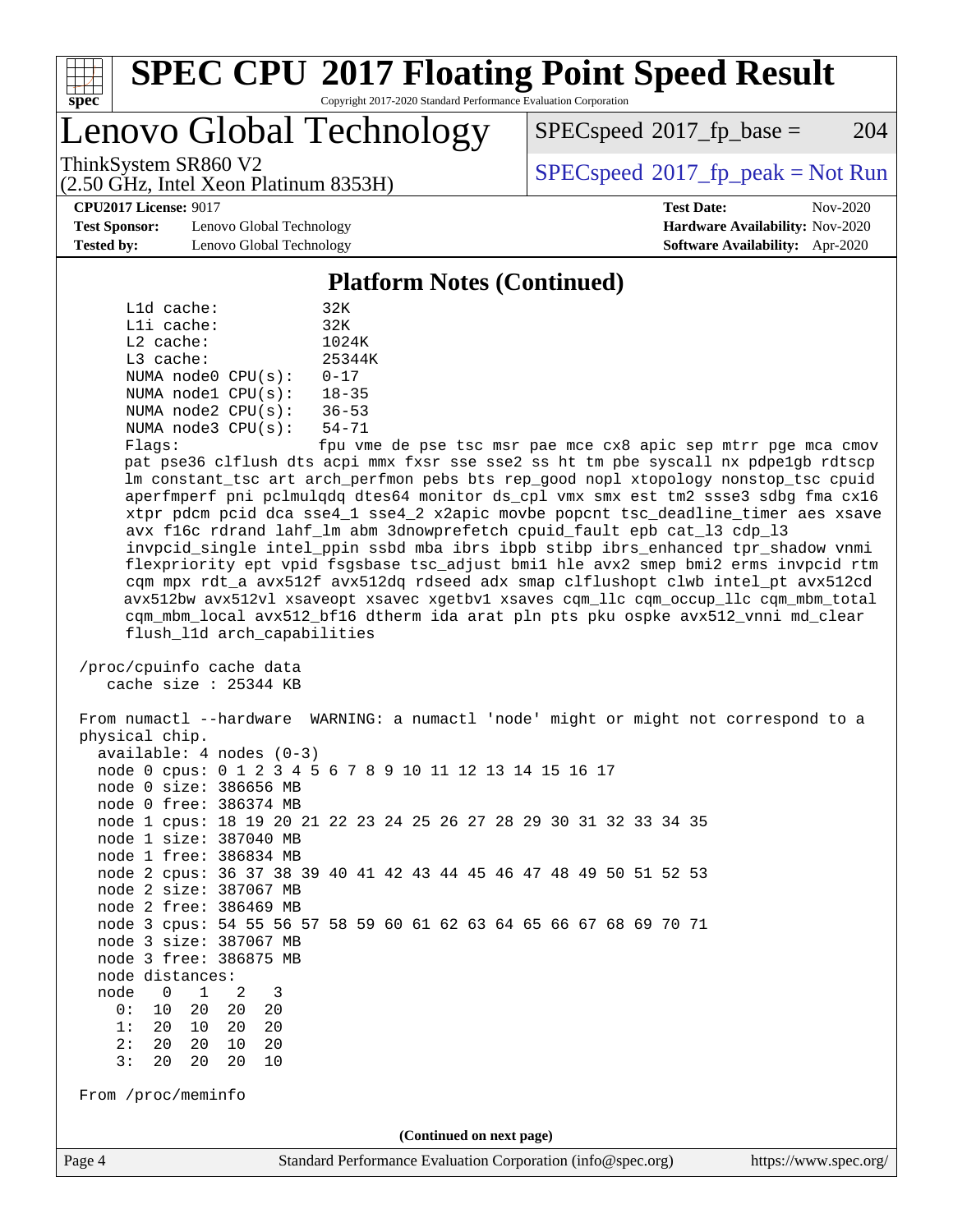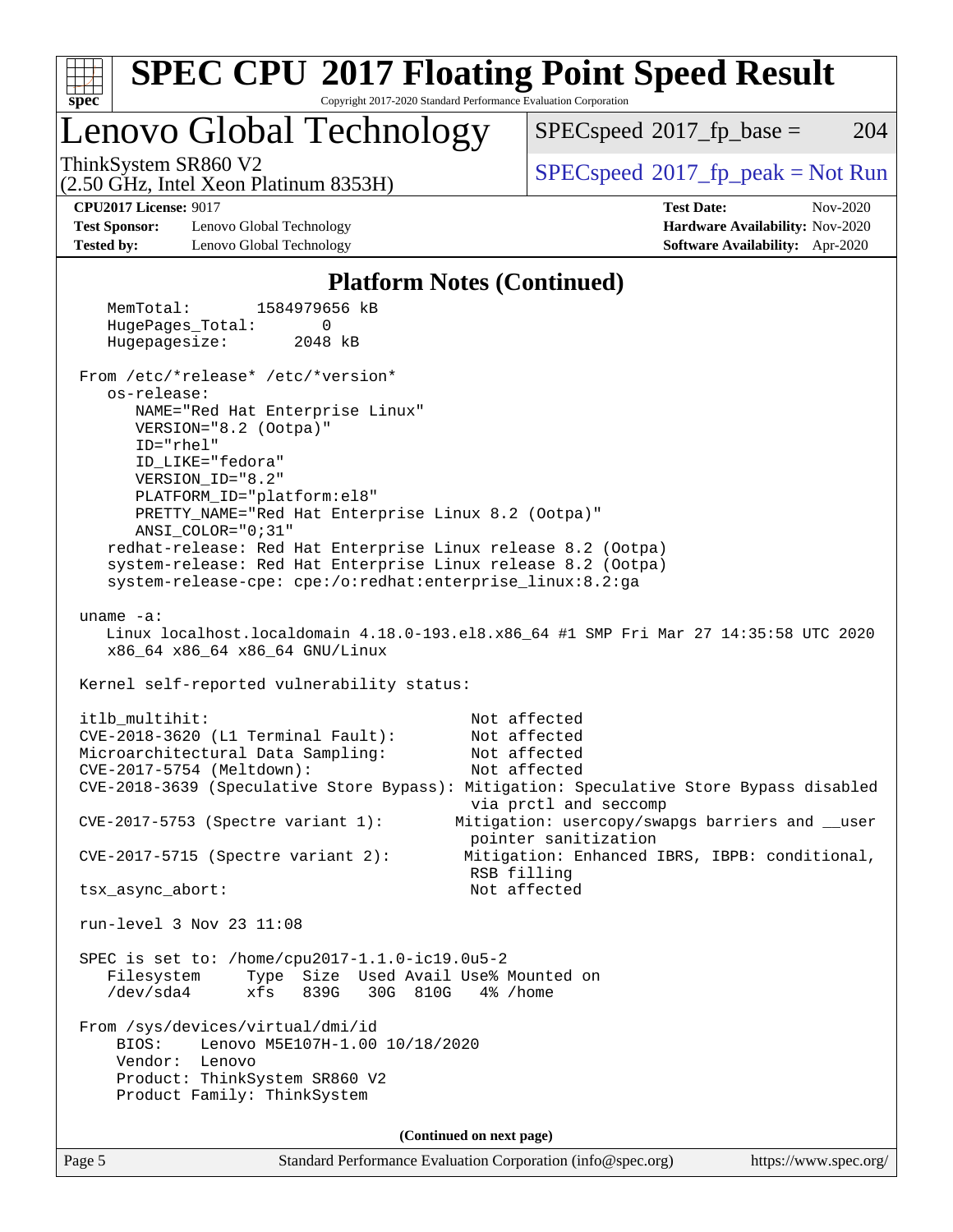| Sì<br>эe<br>C. |  |  |  |  |  |
|----------------|--|--|--|--|--|

## Lenovo Global Technology

 $SPECspeed^{\circledcirc}2017_fp\_base = 204$  $SPECspeed^{\circledcirc}2017_fp\_base = 204$ 

(2.50 GHz, Intel Xeon Platinum 8353H)

ThinkSystem SR860 V2<br>  $\begin{array}{c} \text{SPEC speed} \text{?}2017 \text{ fp\_peak} = \text{Not Run} \end{array}$ 

**[Test Sponsor:](http://www.spec.org/auto/cpu2017/Docs/result-fields.html#TestSponsor)** Lenovo Global Technology **[Hardware Availability:](http://www.spec.org/auto/cpu2017/Docs/result-fields.html#HardwareAvailability)** Nov-2020 **[Tested by:](http://www.spec.org/auto/cpu2017/Docs/result-fields.html#Testedby)** Lenovo Global Technology **[Software Availability:](http://www.spec.org/auto/cpu2017/Docs/result-fields.html#SoftwareAvailability)** Apr-2020

**[CPU2017 License:](http://www.spec.org/auto/cpu2017/Docs/result-fields.html#CPU2017License)** 9017 **[Test Date:](http://www.spec.org/auto/cpu2017/Docs/result-fields.html#TestDate)** Nov-2020

#### **[Platform Notes \(Continued\)](http://www.spec.org/auto/cpu2017/Docs/result-fields.html#PlatformNotes)**

Serial: none

 Additional information from dmidecode follows. WARNING: Use caution when you interpret this section. The 'dmidecode' program reads system data which is "intended to allow hardware to be accurately determined", but the intent may not be met, as there are frequent changes to hardware, firmware, and the "DMTF SMBIOS" standard. Memory:

48x Samsung M393A4K40DB3-CWE 32 GB 2 rank 3200

(End of data from sysinfo program)

#### **[Compiler Version Notes](http://www.spec.org/auto/cpu2017/Docs/result-fields.html#CompilerVersionNotes)**

| Page 6      | Standard Performance Evaluation Corporation (info@spec.org)                                                                                                                              | https://www.spec.org/ |
|-------------|------------------------------------------------------------------------------------------------------------------------------------------------------------------------------------------|-----------------------|
|             | (Continued on next page)                                                                                                                                                                 |                       |
|             | Fortran, $C = \begin{bmatrix} 621. wrf_s(base) & 627. cam4_s(base) & 628. pop2_s(base) \end{bmatrix}$                                                                                    |                       |
|             |                                                                                                                                                                                          |                       |
|             | $Intel(R)$ Fortran Intel(R) 64 Compiler for applications running on Intel(R)<br>64, Version 19.0.5.281 Build 20190815<br>Copyright (C) 1985-2019 Intel Corporation. All rights reserved. |                       |
|             | Fortran   603.bwaves_s(base) 649.fotonik3d_s(base) 654.roms_s(base)                                                                                                                      |                       |
|             |                                                                                                                                                                                          |                       |
|             | $Intel(R)$ Fortran Intel(R) 64 Compiler for applications running on Intel(R)<br>64, Version 19.0.5.281 Build 20190815<br>Copyright (C) 1985-2019 Intel Corporation. All rights reserved. |                       |
|             | Copyright (C) 1985-2019 Intel Corporation. All rights reserved.                                                                                                                          |                       |
|             | Intel(R) C Intel(R) 64 Compiler for applications running on Intel(R) 64,<br>Version 19.0.5.281 Build 20190815                                                                            |                       |
|             | Version 19.0.5.281 Build 20190815<br>Copyright (C) 1985-2019 Intel Corporation. All rights reserved.                                                                                     |                       |
|             | Intel(R) $C++$ Intel(R) 64 Compiler for applications running on Intel(R) 64,                                                                                                             |                       |
|             | $C++$ , C, Fortran   607.cactuBSSN_s(base)<br>______________________________                                                                                                             |                       |
|             |                                                                                                                                                                                          |                       |
|             | Copyright (C) 1985-2019 Intel Corporation. All rights reserved.<br>__________                                                                                                            |                       |
|             | Intel(R) C Intel(R) 64 Compiler for applications running on Intel(R) 64,<br>Version 19.0.5.281 Build 20190815                                                                            |                       |
| $\mathbf C$ | 619.1bm_s(base) 638.imagick_s(base) 644.nab_s(base)                                                                                                                                      |                       |
|             |                                                                                                                                                                                          |                       |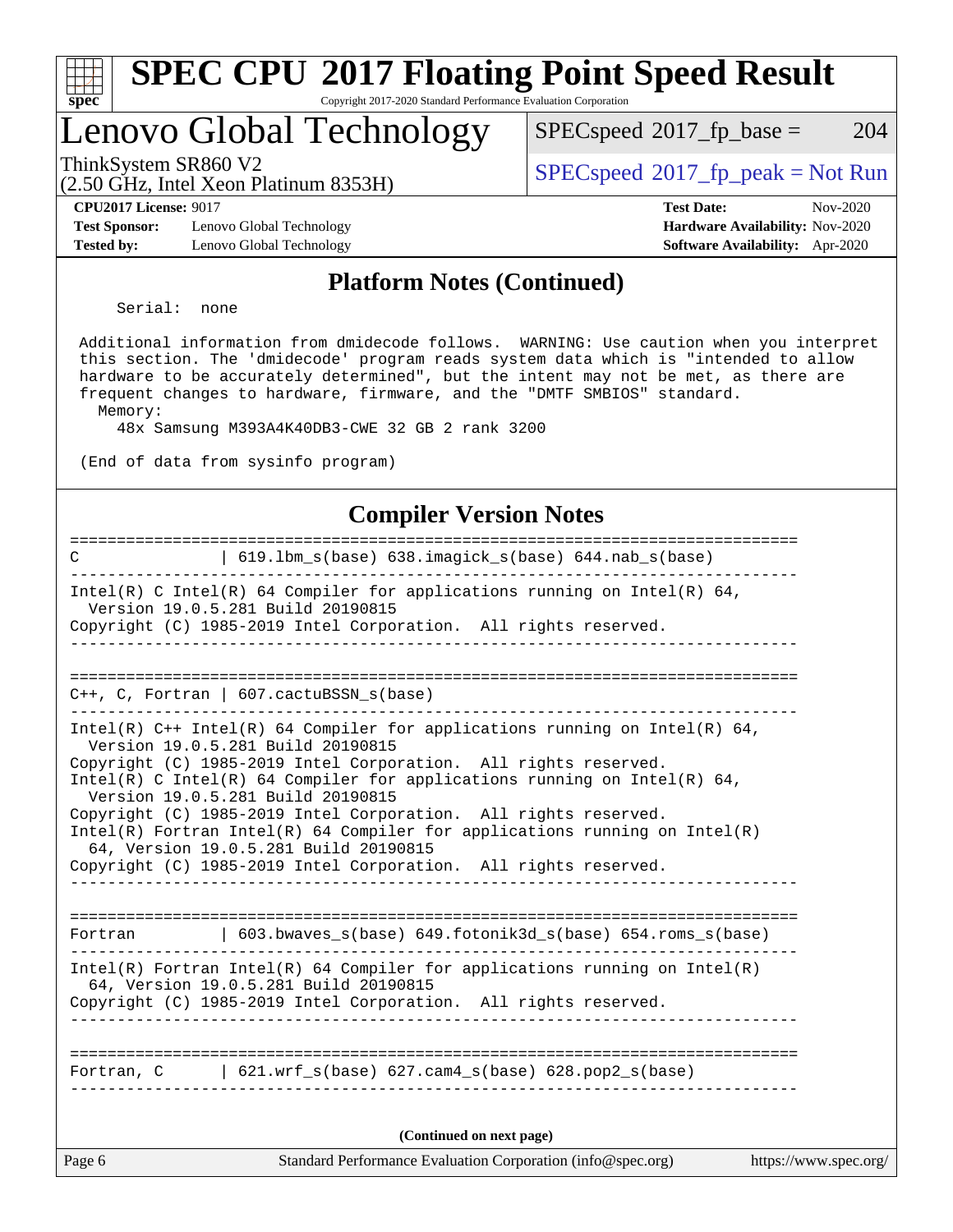

## Lenovo Global Technology

 $SPEC speed^{\circ}2017\_fp\_base = 204$ 

(2.50 GHz, Intel Xeon Platinum 8353H)

ThinkSystem SR860 V2  $\begin{array}{c} \text{SPEC speed} \textdegree 2017 \text{ fp\_peak} = \text{Not Run} \end{array}$ 

**[Test Sponsor:](http://www.spec.org/auto/cpu2017/Docs/result-fields.html#TestSponsor)** Lenovo Global Technology **[Hardware Availability:](http://www.spec.org/auto/cpu2017/Docs/result-fields.html#HardwareAvailability)** Nov-2020 **[Tested by:](http://www.spec.org/auto/cpu2017/Docs/result-fields.html#Testedby)** Lenovo Global Technology **[Software Availability:](http://www.spec.org/auto/cpu2017/Docs/result-fields.html#SoftwareAvailability)** Apr-2020

**[CPU2017 License:](http://www.spec.org/auto/cpu2017/Docs/result-fields.html#CPU2017License)** 9017 **[Test Date:](http://www.spec.org/auto/cpu2017/Docs/result-fields.html#TestDate)** Nov-2020

### **[Compiler Version Notes \(Continued\)](http://www.spec.org/auto/cpu2017/Docs/result-fields.html#CompilerVersionNotes)**

Intel(R) Fortran Intel(R)  $64$  Compiler for applications running on Intel(R) 64, Version 19.0.5.281 Build 20190815 Copyright (C) 1985-2019 Intel Corporation. All rights reserved. Intel(R) C Intel(R) 64 Compiler for applications running on Intel(R) 64, Version 19.0.5.281 Build 20190815 Copyright (C) 1985-2019 Intel Corporation. All rights reserved. ------------------------------------------------------------------------------

## **[Base Compiler Invocation](http://www.spec.org/auto/cpu2017/Docs/result-fields.html#BaseCompilerInvocation)**

[C benchmarks](http://www.spec.org/auto/cpu2017/Docs/result-fields.html#Cbenchmarks):

[icc](http://www.spec.org/cpu2017/results/res2020q4/cpu2017-20201207-24528.flags.html#user_CCbase_intel_icc_66fc1ee009f7361af1fbd72ca7dcefbb700085f36577c54f309893dd4ec40d12360134090235512931783d35fd58c0460139e722d5067c5574d8eaf2b3e37e92)

[Fortran benchmarks](http://www.spec.org/auto/cpu2017/Docs/result-fields.html#Fortranbenchmarks): [ifort](http://www.spec.org/cpu2017/results/res2020q4/cpu2017-20201207-24528.flags.html#user_FCbase_intel_ifort_8111460550e3ca792625aed983ce982f94888b8b503583aa7ba2b8303487b4d8a21a13e7191a45c5fd58ff318f48f9492884d4413fa793fd88dd292cad7027ca)

[Benchmarks using both Fortran and C](http://www.spec.org/auto/cpu2017/Docs/result-fields.html#BenchmarksusingbothFortranandC): [ifort](http://www.spec.org/cpu2017/results/res2020q4/cpu2017-20201207-24528.flags.html#user_CC_FCbase_intel_ifort_8111460550e3ca792625aed983ce982f94888b8b503583aa7ba2b8303487b4d8a21a13e7191a45c5fd58ff318f48f9492884d4413fa793fd88dd292cad7027ca) [icc](http://www.spec.org/cpu2017/results/res2020q4/cpu2017-20201207-24528.flags.html#user_CC_FCbase_intel_icc_66fc1ee009f7361af1fbd72ca7dcefbb700085f36577c54f309893dd4ec40d12360134090235512931783d35fd58c0460139e722d5067c5574d8eaf2b3e37e92)

[Benchmarks using Fortran, C, and C++:](http://www.spec.org/auto/cpu2017/Docs/result-fields.html#BenchmarksusingFortranCandCXX) [icpc](http://www.spec.org/cpu2017/results/res2020q4/cpu2017-20201207-24528.flags.html#user_CC_CXX_FCbase_intel_icpc_c510b6838c7f56d33e37e94d029a35b4a7bccf4766a728ee175e80a419847e808290a9b78be685c44ab727ea267ec2f070ec5dc83b407c0218cded6866a35d07) [icc](http://www.spec.org/cpu2017/results/res2020q4/cpu2017-20201207-24528.flags.html#user_CC_CXX_FCbase_intel_icc_66fc1ee009f7361af1fbd72ca7dcefbb700085f36577c54f309893dd4ec40d12360134090235512931783d35fd58c0460139e722d5067c5574d8eaf2b3e37e92) [ifort](http://www.spec.org/cpu2017/results/res2020q4/cpu2017-20201207-24528.flags.html#user_CC_CXX_FCbase_intel_ifort_8111460550e3ca792625aed983ce982f94888b8b503583aa7ba2b8303487b4d8a21a13e7191a45c5fd58ff318f48f9492884d4413fa793fd88dd292cad7027ca)

## **[Base Portability Flags](http://www.spec.org/auto/cpu2017/Docs/result-fields.html#BasePortabilityFlags)**

 603.bwaves\_s: [-DSPEC\\_LP64](http://www.spec.org/cpu2017/results/res2020q4/cpu2017-20201207-24528.flags.html#suite_basePORTABILITY603_bwaves_s_DSPEC_LP64) 607.cactuBSSN\_s: [-DSPEC\\_LP64](http://www.spec.org/cpu2017/results/res2020q4/cpu2017-20201207-24528.flags.html#suite_basePORTABILITY607_cactuBSSN_s_DSPEC_LP64) 619.lbm\_s: [-DSPEC\\_LP64](http://www.spec.org/cpu2017/results/res2020q4/cpu2017-20201207-24528.flags.html#suite_basePORTABILITY619_lbm_s_DSPEC_LP64) 621.wrf\_s: [-DSPEC\\_LP64](http://www.spec.org/cpu2017/results/res2020q4/cpu2017-20201207-24528.flags.html#suite_basePORTABILITY621_wrf_s_DSPEC_LP64) [-DSPEC\\_CASE\\_FLAG](http://www.spec.org/cpu2017/results/res2020q4/cpu2017-20201207-24528.flags.html#b621.wrf_s_baseCPORTABILITY_DSPEC_CASE_FLAG) [-convert big\\_endian](http://www.spec.org/cpu2017/results/res2020q4/cpu2017-20201207-24528.flags.html#user_baseFPORTABILITY621_wrf_s_convert_big_endian_c3194028bc08c63ac5d04de18c48ce6d347e4e562e8892b8bdbdc0214820426deb8554edfa529a3fb25a586e65a3d812c835984020483e7e73212c4d31a38223) 627.cam4\_s: [-DSPEC\\_LP64](http://www.spec.org/cpu2017/results/res2020q4/cpu2017-20201207-24528.flags.html#suite_basePORTABILITY627_cam4_s_DSPEC_LP64) [-DSPEC\\_CASE\\_FLAG](http://www.spec.org/cpu2017/results/res2020q4/cpu2017-20201207-24528.flags.html#b627.cam4_s_baseCPORTABILITY_DSPEC_CASE_FLAG) 628.pop2\_s: [-DSPEC\\_LP64](http://www.spec.org/cpu2017/results/res2020q4/cpu2017-20201207-24528.flags.html#suite_basePORTABILITY628_pop2_s_DSPEC_LP64) [-DSPEC\\_CASE\\_FLAG](http://www.spec.org/cpu2017/results/res2020q4/cpu2017-20201207-24528.flags.html#b628.pop2_s_baseCPORTABILITY_DSPEC_CASE_FLAG) [-convert big\\_endian](http://www.spec.org/cpu2017/results/res2020q4/cpu2017-20201207-24528.flags.html#user_baseFPORTABILITY628_pop2_s_convert_big_endian_c3194028bc08c63ac5d04de18c48ce6d347e4e562e8892b8bdbdc0214820426deb8554edfa529a3fb25a586e65a3d812c835984020483e7e73212c4d31a38223) [-assume byterecl](http://www.spec.org/cpu2017/results/res2020q4/cpu2017-20201207-24528.flags.html#user_baseFPORTABILITY628_pop2_s_assume_byterecl_7e47d18b9513cf18525430bbf0f2177aa9bf368bc7a059c09b2c06a34b53bd3447c950d3f8d6c70e3faf3a05c8557d66a5798b567902e8849adc142926523472) 638.imagick\_s: [-DSPEC\\_LP64](http://www.spec.org/cpu2017/results/res2020q4/cpu2017-20201207-24528.flags.html#suite_basePORTABILITY638_imagick_s_DSPEC_LP64) 644.nab\_s: [-DSPEC\\_LP64](http://www.spec.org/cpu2017/results/res2020q4/cpu2017-20201207-24528.flags.html#suite_basePORTABILITY644_nab_s_DSPEC_LP64) 649.fotonik3d\_s: [-DSPEC\\_LP64](http://www.spec.org/cpu2017/results/res2020q4/cpu2017-20201207-24528.flags.html#suite_basePORTABILITY649_fotonik3d_s_DSPEC_LP64) 654.roms\_s: [-DSPEC\\_LP64](http://www.spec.org/cpu2017/results/res2020q4/cpu2017-20201207-24528.flags.html#suite_basePORTABILITY654_roms_s_DSPEC_LP64)

## **[Base Optimization Flags](http://www.spec.org/auto/cpu2017/Docs/result-fields.html#BaseOptimizationFlags)**

[C benchmarks](http://www.spec.org/auto/cpu2017/Docs/result-fields.html#Cbenchmarks):

[-m64](http://www.spec.org/cpu2017/results/res2020q4/cpu2017-20201207-24528.flags.html#user_CCbase_m64-icc) [-std=c11](http://www.spec.org/cpu2017/results/res2020q4/cpu2017-20201207-24528.flags.html#user_CCbase_std-icc-std_0e1c27790398a4642dfca32ffe6c27b5796f9c2d2676156f2e42c9c44eaad0c049b1cdb667a270c34d979996257aeb8fc440bfb01818dbc9357bd9d174cb8524) [-xCORE-AVX512](http://www.spec.org/cpu2017/results/res2020q4/cpu2017-20201207-24528.flags.html#user_CCbase_f-xCORE-AVX512) [-ipo](http://www.spec.org/cpu2017/results/res2020q4/cpu2017-20201207-24528.flags.html#user_CCbase_f-ipo) [-O3](http://www.spec.org/cpu2017/results/res2020q4/cpu2017-20201207-24528.flags.html#user_CCbase_f-O3) [-no-prec-div](http://www.spec.org/cpu2017/results/res2020q4/cpu2017-20201207-24528.flags.html#user_CCbase_f-no-prec-div) [-qopt-prefetch](http://www.spec.org/cpu2017/results/res2020q4/cpu2017-20201207-24528.flags.html#user_CCbase_f-qopt-prefetch) [-ffinite-math-only](http://www.spec.org/cpu2017/results/res2020q4/cpu2017-20201207-24528.flags.html#user_CCbase_f_finite_math_only_cb91587bd2077682c4b38af759c288ed7c732db004271a9512da14a4f8007909a5f1427ecbf1a0fb78ff2a814402c6114ac565ca162485bbcae155b5e4258871) [-qopt-mem-layout-trans=4](http://www.spec.org/cpu2017/results/res2020q4/cpu2017-20201207-24528.flags.html#user_CCbase_f-qopt-mem-layout-trans_fa39e755916c150a61361b7846f310bcdf6f04e385ef281cadf3647acec3f0ae266d1a1d22d972a7087a248fd4e6ca390a3634700869573d231a252c784941a8) [-qopenmp](http://www.spec.org/cpu2017/results/res2020q4/cpu2017-20201207-24528.flags.html#user_CCbase_qopenmp_16be0c44f24f464004c6784a7acb94aca937f053568ce72f94b139a11c7c168634a55f6653758ddd83bcf7b8463e8028bb0b48b77bcddc6b78d5d95bb1df2967) [-DSPEC\\_OPENMP](http://www.spec.org/cpu2017/results/res2020q4/cpu2017-20201207-24528.flags.html#suite_CCbase_DSPEC_OPENMP)

**(Continued on next page)**

Page 7 Standard Performance Evaluation Corporation [\(info@spec.org\)](mailto:info@spec.org) <https://www.spec.org/>